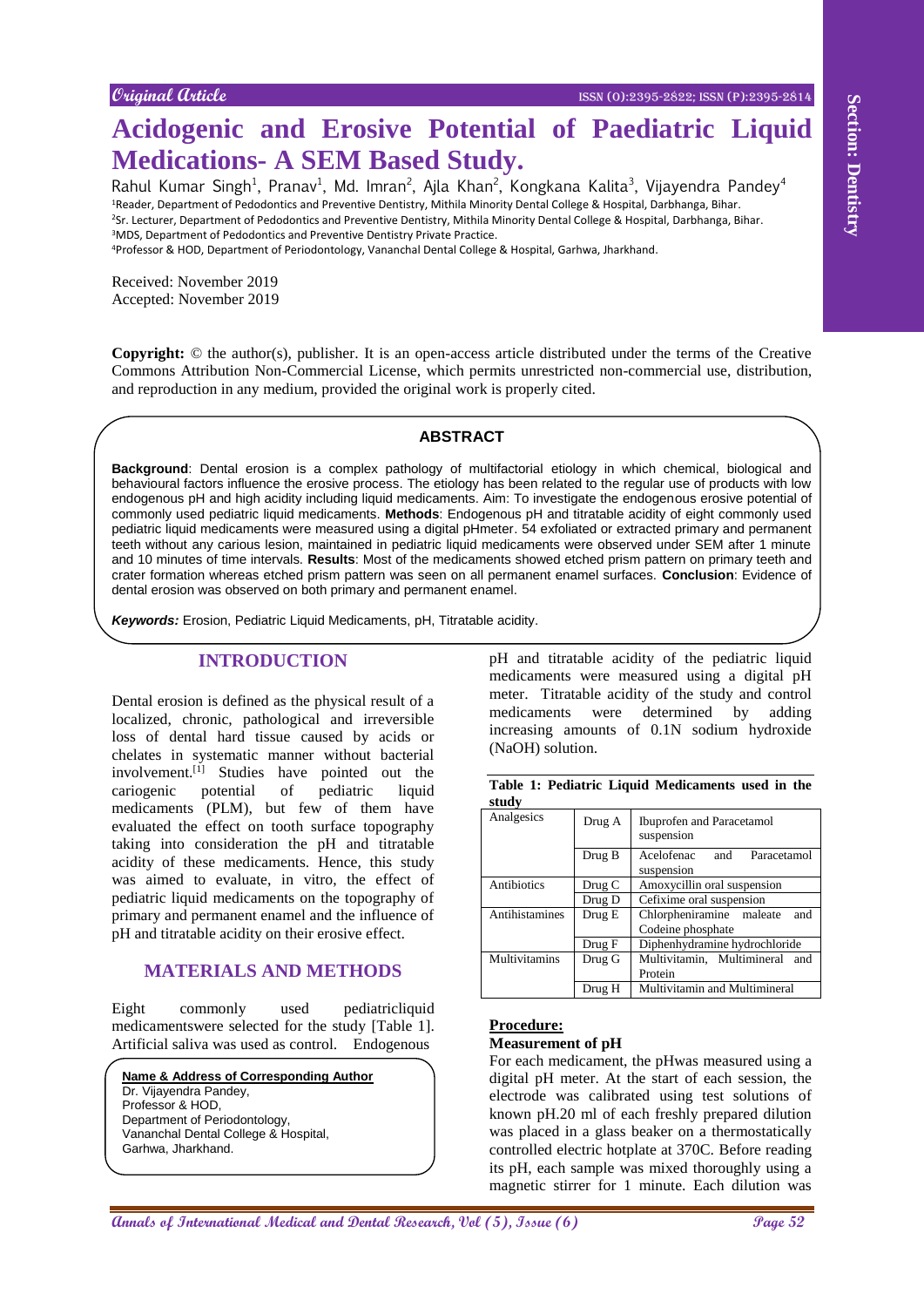tested three times to give a mean measurement. Between readings, the electrode was rinsed in distilled water to ensure that no crosscontamination occurred.

#### **Measurement of titratable acidity**

For each medicament, titratable acidity was measured by placing 20 ml of each dilution in a glass beaker placed on a thermostatically controlled electric hotplate at 370C. Then 0.1 M sodium hydroxide (NaOH) solution was gradually pipetted into the beaker until the pH reached neutrality. Each sample was stirred continuously to ensure thorough mixing. The volume of NaOH required to raise the pH of each sample to neutrality was recorded. This process was carried out three times for each dilution and a mean measurement was recorded.

#### **Preparation of samples for observation under SEM:**

**Annals of the state of the state of the state of the state of the state of the state of the state of the state of the state of the state of the state of the state of the state of the state of the state of the state of the** A total of 54 teeth samples were prepared to evaluate the erosion on primary (27 teeth) and permanent teeth (27 teeth) by regular intake of commonly used Pediatric Liquid Medicaments using Scanning Electron Microscope (SEM). The 54 study samples were divided into a Control group (n=6) and a Study group (n=48). Of the 6 teeth in the control group, 3 teeth were primary and 3 were permanent. Artificial saliva was taken as the control. Of the 48 teeth in the Study group, 24 were primary and 24 were permanent. 24 teeth in each group were subjected to the four groups of study PLM (Analgesics, Antibiotics, Antihistamines and Multivitamins) ( $n=6$ ). As there were two PLM, in each of the study group, 3 teeth samples were allotted to each group.Specimens of enamel were derived from recently extracted, caries-free primary and permanent teeth.Following extraction, each tooth was carefully scraped of any remaining tissue with a scalpel. It was then rinsed in copious amounts of distilled water and stored in normal saline at room temperature till the experiments were performed. The crown was sectioned from the root and cut vertically to produce approximately equal sections of enamel. In order to minimize variation in enamel prism orientation, every attempt was made to cut sections from the same coronal area. Specimens were then immersed in 100ml of each PLM solution for 1minute and 10 minute.All specimens were thereafter coated with gold using a sputter coater. Following this, SEM analysis was performed to assess the topography of enamel surface after each treatment period for the four tested PLM groups (2 Analgesics, 2 Antibiotics, 2 Antihistamines and 2 Multivitamins) and for the Control group.

## **RESULTS**

#### **pH of the pediatric liquid medicaments**

[Table 2] shows that The pH value of analgesic group (Drug A & Drug B) was lower compared to antibiotics (Drug C  $\&$  Drug D) and multivitamins (Drug G & Drug H).Antihistamines (Drug E & Drug F) had significantly lower pH values when compared to antibiotics (Drug C & Drug D) and multivitamins (Drug G & Drug H). Analgesics and antihistamines had the lowest pH values whereas antibiotics and multivitamins showed higher pH values.

|        | <b>Table 2: pri value of pediatric figula medicaments</b> |          |
|--------|-----------------------------------------------------------|----------|
| Group  | <b>Description</b>                                        | pH Value |
| Drug A | <b>ANALGESICS</b>                                         | 4.54     |
| Drug B |                                                           | 4.57     |
| Drug C | <b>ANTIBIOTICS</b>                                        | 5.56     |
| Drug D |                                                           | 4.93     |
| Drug E | <b>ANTIHISTAMINES</b>                                     | 4.49     |
| Drug F |                                                           | 4.65     |
| Drug G | <b>MULTIVITAMINS</b>                                      | 5.56     |
| Drug H |                                                           | 4.92     |

# **Table 2: pH value of pediatric liquid medicaments**

#### **Titratable acidity of pediatric liquid medicaments**

[Table 3] illustrates that the analgesics (Drug A& Drug B) had significantly higher titratable acidity compared to antibiotics (Drug C & Drug D) and multivitamins (Drug G & Drug H). Antihistamines had a higher titratable acidity compared to antibiotics and multivitamins.

|             | Table 3: Titratable acidity value of pediatric liquid |  |  |  |
|-------------|-------------------------------------------------------|--|--|--|
| medicaments |                                                       |  |  |  |

| muudamumo     |                      |                          |
|---------------|----------------------|--------------------------|
| <b>Groups</b> | <b>Description</b>   | Titratable acidity value |
| Drug A        | <b>ANALGESIC</b>     | 118.00                   |
| Drug B        |                      | 113.00                   |
| Drug C        | <b>ANTIBIOTICS</b>   | 57.33                    |
| Drug D        |                      | 93.67                    |
| Drug E        | <b>ANTIHISTAMINE</b> | 110.33                   |
| Drug F        |                      | 106.33                   |
| Drug G        | <b>MULTIVITAMINS</b> | 51.67                    |
| Drug H        |                      | 96.33                    |

#### **Effect of different study groups on primary enamel observed under SEM at different time intervals**

Surface changes on primary enamel treated with various Pediatric Liquid Medicaments were observed under SEM at 1 minute and 10 minutes [Table 4]. The etched enamel prism pattern was seen on all the primary enamel surfaces irrespective of the immersion time intervals. Sporadic rod ends were seen more at the end of 1 minute whereas crater formationwas not observed at the end of 1 minute for any group except Drug H (Multivitamins). For most of the medicaments, etched prism pattern and crater formation were observed at the end of 10 minutes. Control group did not show any changes at all-time intervals.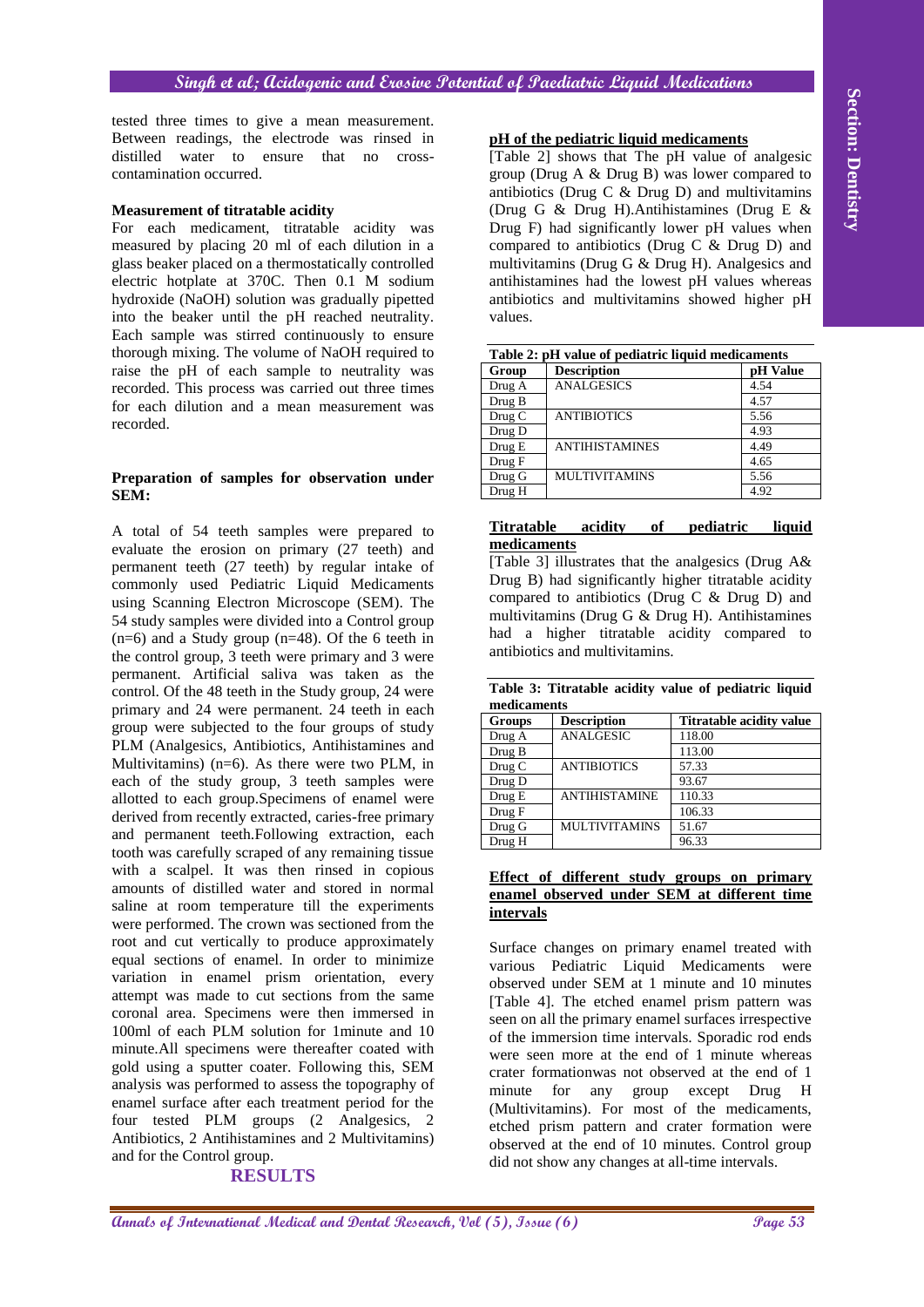# **Singh et al; Acidogenic and Erosive Potential of Paediatric Liquid Medications**

| Table 4: Effect of different study groups on primary enamel observed under SEM at different time intervals |                                        |                |                                    |                                         |                            |                                    |                                         |                                   |
|------------------------------------------------------------------------------------------------------------|----------------------------------------|----------------|------------------------------------|-----------------------------------------|----------------------------|------------------------------------|-----------------------------------------|-----------------------------------|
| <b>PLM</b>                                                                                                 | Group                                  | <b>Sample</b>  | 1 Minute                           |                                         |                            | <b>10 Minutes</b>                  |                                         |                                   |
|                                                                                                            |                                        |                | <b>Sporadic</b><br><b>Rod Ends</b> | <b>Etched</b><br><b>Enamel</b><br>Prism | <b>Crater</b><br>Formation | <b>Sporadic</b><br><b>Rod Ends</b> | <b>Etched</b><br><b>Enamel</b><br>Prism | <b>Crater</b><br><b>Formation</b> |
| <b>SALIVA</b>                                                                                              | Control                                | 1              | ¥                                  |                                         |                            | ¥                                  |                                         |                                   |
|                                                                                                            |                                        | $\overline{c}$ |                                    | ¥                                       |                            |                                    | ¥                                       |                                   |
|                                                                                                            |                                        | 3              | ¥                                  |                                         |                            | ¥                                  |                                         |                                   |
| <b>ANALGESICS</b>                                                                                          | Drug A                                 | $\mathbf{1}$   | ¥                                  |                                         |                            |                                    | ¥                                       |                                   |
|                                                                                                            |                                        | $\overline{c}$ |                                    | ¥                                       |                            |                                    |                                         | ¥                                 |
|                                                                                                            |                                        | 3              |                                    | ¥                                       |                            |                                    | ¥                                       |                                   |
|                                                                                                            | Drug B                                 | 1              |                                    | $\overline{\mathbf{F}}$                 |                            |                                    | ¥                                       |                                   |
|                                                                                                            |                                        | $\overline{c}$ |                                    | ¥                                       |                            |                                    |                                         | ¥                                 |
|                                                                                                            |                                        | 3              |                                    | $\overline{\mathbf{F}}$                 |                            |                                    | ¥                                       |                                   |
| <b>ANTIBIOTICS</b>                                                                                         | Drug C                                 | 1              | ¥                                  |                                         |                            |                                    |                                         | ¥                                 |
|                                                                                                            |                                        | $\mathfrak{2}$ |                                    | ¥                                       |                            |                                    | ¥                                       |                                   |
|                                                                                                            |                                        | $\overline{3}$ |                                    | $\overline{\mathbf{F}}$                 |                            |                                    |                                         | ¥                                 |
|                                                                                                            | Drug D                                 | $\mathbf{1}$   | $\overline{f}$                     |                                         |                            |                                    |                                         | ¥                                 |
|                                                                                                            |                                        | $\overline{c}$ |                                    | ¥                                       |                            | ¥                                  |                                         |                                   |
|                                                                                                            |                                        | 3              | ¥                                  |                                         |                            |                                    | ¥                                       |                                   |
| <b>ANTIHISTAMINE</b>                                                                                       | Drug E                                 | $\mathbf{1}$   |                                    | ¥                                       |                            |                                    |                                         | ¥                                 |
|                                                                                                            |                                        | $\overline{c}$ |                                    | ¥                                       |                            |                                    | ¥                                       |                                   |
|                                                                                                            |                                        | $\overline{3}$ | ¥                                  |                                         |                            |                                    | ¥                                       |                                   |
|                                                                                                            | $\overline{\mathrm{Drug}\ \mathrm{F}}$ | $\mathbf{1}$   |                                    | ¥                                       |                            | ¥                                  |                                         |                                   |
|                                                                                                            |                                        | $\overline{2}$ |                                    | ¥                                       |                            |                                    | ¥                                       |                                   |
|                                                                                                            |                                        | 3              |                                    | $\overline{\mathbf{F}}$                 |                            |                                    | ¥                                       |                                   |
| <b>MUTIVITAMINS</b>                                                                                        | $Drug$ G                               | $\mathbf{1}$   | $\overline{f}$                     |                                         |                            |                                    |                                         | ¥                                 |
|                                                                                                            |                                        | $\overline{2}$ |                                    |                                         | ¥                          |                                    | ¥                                       |                                   |
|                                                                                                            |                                        | 3              | ¥                                  |                                         |                            | ¥                                  |                                         |                                   |
|                                                                                                            | Drug H                                 | $\mathbf{1}$   |                                    | ¥                                       |                            |                                    | ¥                                       |                                   |
|                                                                                                            |                                        | $\mathfrak{2}$ | ¥                                  |                                         |                            |                                    | ¥                                       |                                   |
| $\mathbf{V}$ , $\cdots$ , $\vdots$ , $\cdots$ , $\cdots$                                                   |                                        | 3              |                                    |                                         | ¥                          |                                    |                                         | ¥                                 |

|                                                                                                                                                                                                                                                                   |         |                                             | <b>Sporadic</b><br><b>Rod Ends</b> | <b>Etched</b><br><b>Enamel</b><br>Prism | <b>Crater</b> | <b>Formation</b> |   | Sporadic<br><b>Rod Ends</b> | <b>Etched</b><br><b>Enamel</b><br>Prism |                        | <b>Crater</b><br><b>Formation</b> |
|-------------------------------------------------------------------------------------------------------------------------------------------------------------------------------------------------------------------------------------------------------------------|---------|---------------------------------------------|------------------------------------|-----------------------------------------|---------------|------------------|---|-----------------------------|-----------------------------------------|------------------------|-----------------------------------|
| <b>SALIVA</b>                                                                                                                                                                                                                                                     | Control | $\mathbf{1}$<br>$\sqrt{2}$                  | ¥                                  | ¥                                       |               |                  | ¥ |                             | ¥                                       |                        |                                   |
|                                                                                                                                                                                                                                                                   |         | $\overline{3}$                              | ¥                                  |                                         |               |                  | ¥ |                             |                                         |                        |                                   |
| <b>ANALGESICS</b>                                                                                                                                                                                                                                                 | Drug A  | $\mathbf{1}$<br>$\mathfrak{2}$              | ¥                                  | ¥                                       |               |                  |   |                             | ¥                                       |                        | ¥                                 |
|                                                                                                                                                                                                                                                                   |         | $\overline{\mathbf{3}}$                     |                                    | ¥                                       |               |                  |   |                             | ¥                                       |                        |                                   |
|                                                                                                                                                                                                                                                                   | Drug B  | $\mathbf{1}$                                |                                    | ¥                                       |               |                  |   |                             | ¥                                       |                        |                                   |
|                                                                                                                                                                                                                                                                   |         | $\overline{2}$<br>$\overline{\mathbf{3}}$   |                                    | ¥<br>¥                                  |               |                  |   |                             | ¥                                       |                        | ¥                                 |
| <b>ANTIBIOTICS</b>                                                                                                                                                                                                                                                | Drug C  | $\mathbf{1}$                                | ¥                                  |                                         |               |                  |   |                             |                                         |                        | ¥                                 |
|                                                                                                                                                                                                                                                                   |         | $\mathfrak{2}$<br>3                         |                                    | ¥<br>¥                                  |               |                  |   |                             | ¥                                       |                        | ¥                                 |
|                                                                                                                                                                                                                                                                   | Drug D  | $\mathbf{1}$                                | ¥                                  |                                         |               |                  |   |                             |                                         |                        | ¥                                 |
|                                                                                                                                                                                                                                                                   |         | $\sqrt{2}$<br>3                             | ¥                                  | ¥                                       |               |                  | ¥ |                             | ¥                                       |                        |                                   |
| <b>ANTIHISTAMINE</b>                                                                                                                                                                                                                                              | Drug E  | 1                                           |                                    | ¥                                       |               |                  |   |                             |                                         |                        | ¥                                 |
|                                                                                                                                                                                                                                                                   |         | $\sqrt{2}$                                  |                                    | ¥                                       |               |                  |   |                             | ¥                                       |                        |                                   |
|                                                                                                                                                                                                                                                                   | Drug F  | 3<br>$\mathbf{1}$                           | ¥                                  | ¥                                       |               |                  | ¥ |                             | ¥                                       |                        |                                   |
|                                                                                                                                                                                                                                                                   |         | $\mathfrak{2}$                              |                                    | ¥                                       |               |                  |   |                             | ¥                                       |                        |                                   |
| <b>MUTIVITAMINS</b>                                                                                                                                                                                                                                               | Drug G  | 3<br>$\mathbf{1}$                           | ¥                                  | ¥                                       |               |                  |   |                             | ¥                                       |                        | ¥                                 |
|                                                                                                                                                                                                                                                                   |         | $\mathfrak{2}$                              |                                    |                                         | ¥             |                  |   |                             | ¥                                       |                        |                                   |
|                                                                                                                                                                                                                                                                   | Drug H  | $\overline{3}$<br>$\mathbf{1}$              | ¥                                  | ¥                                       |               |                  | ¥ |                             | ¥                                       |                        |                                   |
|                                                                                                                                                                                                                                                                   |         | $\boldsymbol{2}$                            | ¥                                  |                                         |               |                  |   |                             | ¥                                       |                        |                                   |
|                                                                                                                                                                                                                                                                   |         |                                             |                                    |                                         |               |                  |   |                             |                                         |                        |                                   |
|                                                                                                                                                                                                                                                                   | Group   | $\overline{3}$<br><b>Sample</b>             | 1 minute                           |                                         | ¥             |                  |   | 10 minutes                  |                                         |                        | ¥                                 |
|                                                                                                                                                                                                                                                                   |         |                                             | Sporadic                           | <b>Etched</b>                           |               | <b>Crater</b>    |   | <b>Sporadic</b>             |                                         | <b>Etched</b>          | <b>Crater</b>                     |
|                                                                                                                                                                                                                                                                   |         |                                             | Rod<br><b>Ends</b>                 | <b>Enamel</b><br>Prism                  |               | <b>Formation</b> |   | Rod<br><b>Ends</b>          |                                         | <b>Enamel</b><br>Prism | <b>Formation</b>                  |
|                                                                                                                                                                                                                                                                   | Control | $\mathbf{1}$                                | ¥                                  |                                         |               |                  |   | ¥                           |                                         |                        |                                   |
|                                                                                                                                                                                                                                                                   |         | $\overline{c}$                              | ¥                                  | ¥                                       |               |                  |   |                             | ¥                                       |                        | $\overline{\mathbf{f}}$           |
|                                                                                                                                                                                                                                                                   | Drug A  | $\ensuremath{\mathfrak{Z}}$<br>$\mathbf{1}$ | ¥                                  |                                         |               |                  |   | ¥                           |                                         |                        |                                   |
|                                                                                                                                                                                                                                                                   |         | $\overline{2}$                              |                                    | ¥                                       |               |                  |   |                             | ¥                                       |                        |                                   |
|                                                                                                                                                                                                                                                                   | Drug B  | $\ensuremath{\mathfrak{Z}}$<br>$\mathbf{1}$ | ¥                                  | ¥                                       |               |                  |   |                             | ¥                                       |                        | ¥                                 |
|                                                                                                                                                                                                                                                                   |         | $\mathfrak{2}$                              |                                    |                                         |               | ¥                |   |                             | ¥                                       |                        |                                   |
|                                                                                                                                                                                                                                                                   | Drug C  | $\ensuremath{\mathfrak{Z}}$<br>$\mathbf{1}$ | ¥                                  | ¥                                       |               |                  |   |                             | ¥<br>¥                                  |                        |                                   |
|                                                                                                                                                                                                                                                                   |         | $\overline{2}$                              |                                    | ¥                                       |               |                  |   |                             |                                         |                        | ¥                                 |
|                                                                                                                                                                                                                                                                   |         | $\overline{3}$<br>$\mathbf{1}$              |                                    | ¥                                       |               | ¥                |   | ¥                           |                                         |                        | ¥                                 |
|                                                                                                                                                                                                                                                                   | Drug D  | $\overline{2}$                              | ¥                                  |                                         |               |                  |   |                             | ¥                                       |                        |                                   |
|                                                                                                                                                                                                                                                                   |         | $\overline{\mathbf{3}}$                     | ¥                                  |                                         |               |                  |   |                             | ¥                                       |                        |                                   |
|                                                                                                                                                                                                                                                                   | Drug E  | $\mathbf{1}$<br>$\sqrt{2}$                  |                                    | ¥<br>¥                                  |               |                  |   | ¥                           |                                         |                        | ¥                                 |
|                                                                                                                                                                                                                                                                   |         | $\mathfrak{Z}$                              |                                    |                                         |               | ¥                |   |                             | ¥                                       |                        |                                   |
|                                                                                                                                                                                                                                                                   | Drug F  | $\mathbf{1}$                                |                                    | ¥                                       |               |                  |   | ¥                           |                                         |                        |                                   |
|                                                                                                                                                                                                                                                                   |         | $\sqrt{2}$<br>$\overline{3}$                | ¥                                  | ¥                                       |               |                  |   |                             | ¥                                       |                        | ¥                                 |
|                                                                                                                                                                                                                                                                   | Drug G  | $\mathbf{1}$                                | ¥                                  |                                         |               |                  |   |                             | $\overline{\mathbf{Y}}$                 |                        |                                   |
|                                                                                                                                                                                                                                                                   |         | $\sqrt{2}$<br>$\overline{3}$                | ¥                                  | ¥                                       |               |                  |   | ¥                           | ¥                                       |                        |                                   |
| ¥: erosion seen/present<br>Table 5: Effect of different study groups on permanent enamel observed under SEM at different time intervals<br><b>PLM</b><br><b>SALIVA</b><br><b>ANALGESICS</b><br><b>ANTIBIOTICS</b><br><b>ANTIHISTAMINES</b><br><b>MUTIVITAMINS</b> | Drug H  | $\mathbf{1}$<br>2                           | ¥                                  | ¥                                       |               |                  |   | ¥                           | ¥                                       |                        |                                   |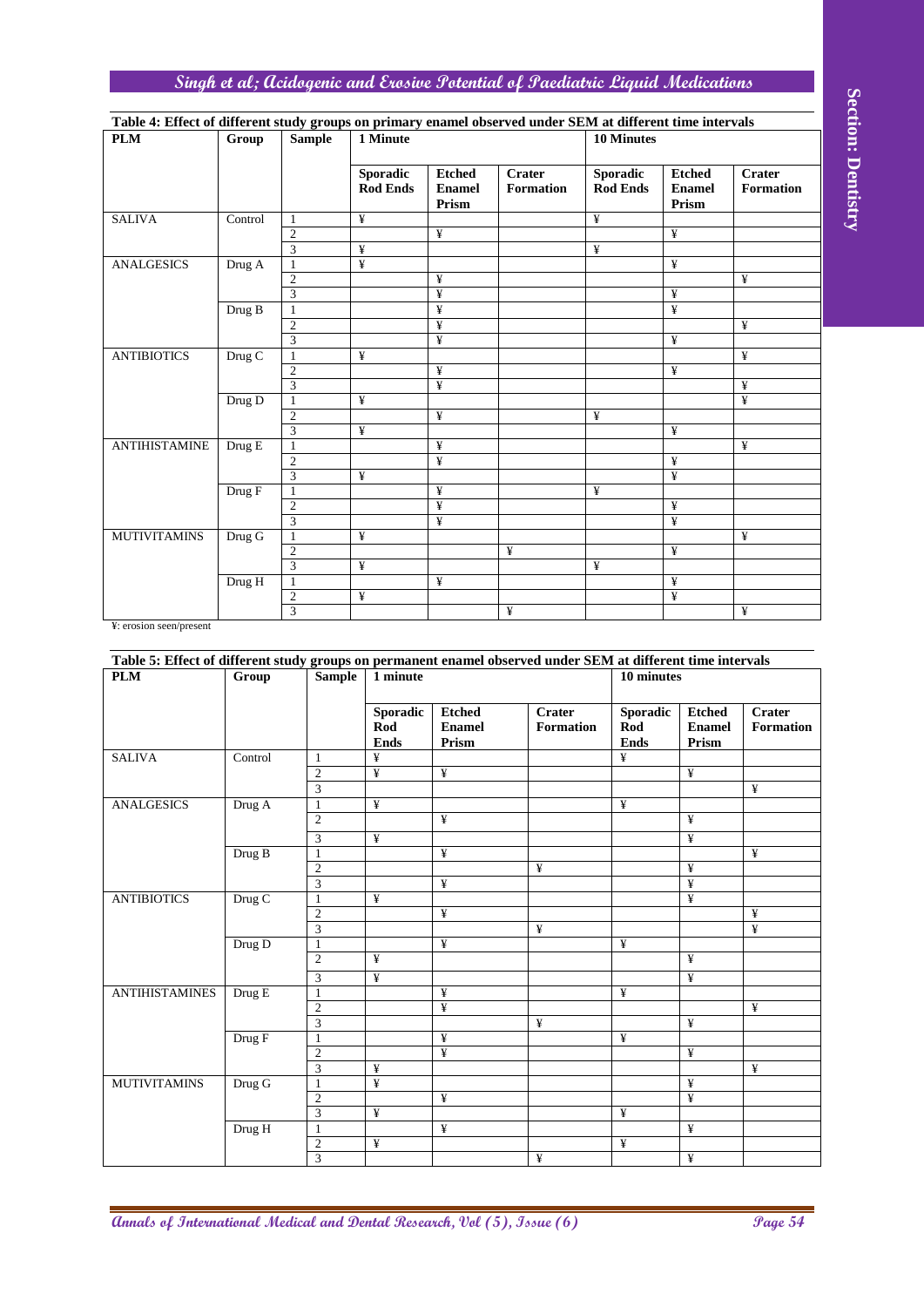#### **Effect of different study groups on permanent enamel observed under SEM at different time intervals**

The etched prism pattern was seen on all the permanent enamel surfaces irrespective of the immersion time. Sporadic rod ends were more at the end of 10 minutes whereas crater formation was less commonly seen at both time intervals. Control group did not show any changes at all-time intervals [Table 5].

# **DISCUSSION**

Erosive lesions with multi-causative etiology are signs of dental hard tissue disease that has become commonly evident in today's society. Erosive damage to the permanent teeth in early childhood may compromise the dentition for the child's entire lifetime and this will certainly require expensive dental treatments in adult life.<sup>[2]</sup> The etiology of erosion is related to different behavioural, biological and chemical factors and it can have either extrinsic or intrinsic causes.

According to Costa et al. (2006) it has been related to the regular use of products with low endogenous pH, high acidity and absence or low concentrations of ions including those of calcium, fluoride and phosphate in their composition.[3]

**Affect of different links around an aromanomic velocity of the international Medical and The Contrast of the Contrast of the Contrast of the Contrast of the Contrast of the Contrast of the Contrast of the Contrast of the** The long-term ingestion of medicines is frequently associated exclusively to the benefit promoted to the general health of children, but it is observed that if preventive actions are not incorporated as a protocol after intake of these medicines they can cause harmful effects to the oral health. The most frequent therapeutic classes of children's liquid medicines according to Neveset al.(2007) are analgesics and antipyretics (98.8%), antibacterial (88.4%) and antitussives (67.4%) mostly in the form of suspensions and syrups.36 Menezeset al. (2010) concluded Antibiotics (45.6%), Antihistamines (33.3%), Non-Steroidal Anti Inflammatory Drugs (23.8%) and Multivitamins (21%) to be the most commonly prescribed medicaments in children.[4]

Menezeset al. (2010) showed that mostpediatric medicines (52.6%) had been prescribe in liquid form (suspension or syrup) for which elimination from the oral cavity occurs more slowly compared to tablets and capsules.[4] The acidogenicity of these liquid preparations depends on pH, titratibility, buffering capacity and organic acid present in the medications. Many of the liquid syrups are maintained in acidic pH as the solubility of weak acids and bases is pH dependent making acidic preparations necessary for drug dispersion  $(Addvet al. 2000).<sup>[5]</sup> Additionally, these residue$ medicines often taste pleasanter, which may enhance patient compliance, especially in children. Sugar based syrups are often used as alternatives to

tablets in younger children to increase palatability and patient acceptance.[6]

There is clear association between sugar containing oral medicines and dental caries and the effect is greater if they are taken at night or at bedtime when the protective buffering and cleansing effects of saliva are reduced as the salivary flow rate falls (Neveset al. 2007).[7]

Very few studies have been conducted in our environment to evaluate the effect of the pH and titratable acidity of commonly prescribed Pediatric Liquid Medicaments on the tooth surface topography. Hence the present study was conducted to know the acidogenic potential of commonly used Pediatric Liquid Medicaments (PLM) in our society and their erosive effect on tooth enamel.

Erosion in deciduous teeth has only been sparsely reported in the literature with few considering an important question of whether deciduous teeth are more prone to erosion than permanent teeth. Therefore, in the present study, the erosive effect of the study medications was seen both on primary as well as permanent teeth enamel.

Rugg-Gunnet al. (1998)attributedthree properties of a medicament contributing to its erosive potential: 1) the amount of acid available (titratable acidity); 2) the amount of acid actually present (the concentration of the  $H<sup>+</sup>$  ion or the pH); and 3) the relative strength of the acid or ease with which the acid will give up free  $H+$  ions (the pKa).<sup>[8]</sup> Hence in the present study the erosive properties of the PLM were investigated by determining their endogenous pH and titratable acidity and their effecton the primary and permanent enamel surface were studied using Scanning Electron Microscope (SEM).

Some oral medicines are usually given at bedtime with subsequent tooth brushing or water rinse, and oral clearance is usually also compromised during sleep. Therefore it seems reasonable to evaluate how exposure time could influence erosive dental patterns. The choice for 1 min and 10 min were proposed according to Babuet al. (2008).[9] In their study erosion was also evaluated at 8 hours but in the present study it was not considered as it seemed more aggressive as stated by Pierro et al. (2010).2They stated the severity of erosion seen at 8 hours immersion period in the study by Babuet al.(2008) could be due to the great difference between the time periods, which could have been enough to promote saturation of the liquid medium.[9]

Results of the present study showed that all the PLM evaluated showed a pH value less than or equal to 5.5. These results were in accordance to the study conducted by Maguire et al. (2007) on the erosive potential of 97 medicines used regularly and long term by children who showed that 57% had an endogenous pH below 5.5.<sup>[10]</sup> In a study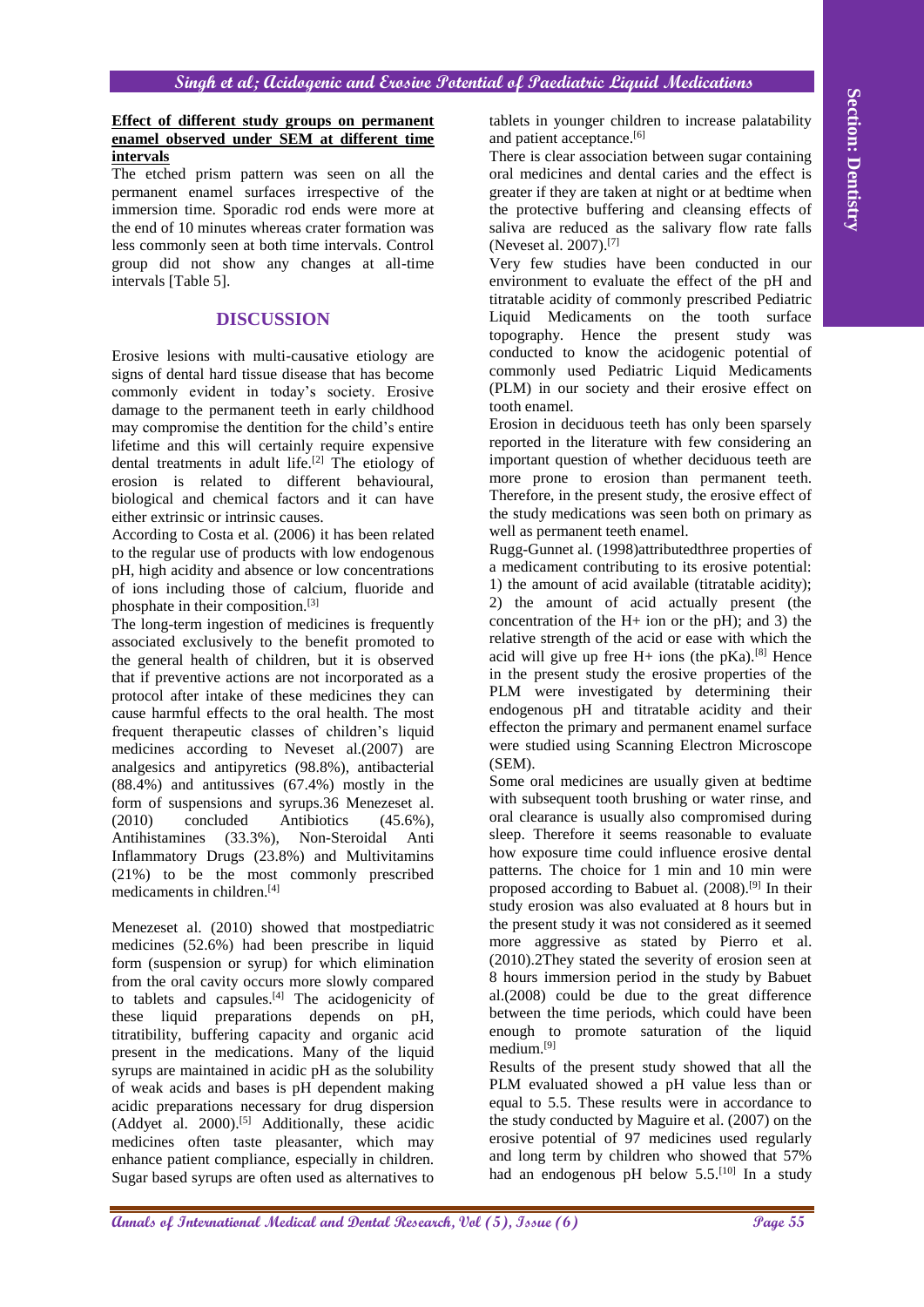conducted by Greenwoodet al. (1984), the liquid syrups recorded an acidic pH as low as 2.86.6 Agarwal et al.(2010) stated that 50% of most commonly prescribed liquid oral medicines showed high sugar percentage and 90% of the medicines showed pH below the critical value of  $5.5$ .<sup>[11]</sup> According to Passoset al. (2011), 25.3% of tested formulations presented pH below 4.5 and the pH values varied from  $2.\overline{3}$  to  $10.6$ .<sup>[12]</sup> Sunithaet al. (2009) found that that endogenous pH of all the drugs considered were acidic in nature with the cough syrup being below the cariogenic critical  $pH<sub>1</sub>$ <sup>[13]</sup> In the study conducted by Lima et al. (2007), 74.2% of the drugs examined had pH lower than  $5.5$ .<sup>[14]</sup> Similarly study by Grenby (1995) showed pH of throat lozenges in the range of 2.6- 3.7, which was attributed to the flavouring agents.<sup>[15]</sup> Nunn et al. (2001) assessed the pH of commonly prescribed drugs used by children and found that all but two of the drugs tested had a pH well below the critical pH of 5.5 for enamel demineralization.<sup>[16]</sup> Pediatric medicines which have low pH are able to initiate the dental demineralization by direct action above the enamel surface. Liquid medicines with  $pH < 5.5$  can acidify the dental biofilm by diffusion process, promoting adequate environment to the reproduction of pH-strategist microorganisms.

However, it is well known that the pH gives only the initial concentration of H+ ions, and does not represent the presence of undissociated acid in the medium.[17] Valinotiet al. (2008)using two acidic medicines with pH close to the same value showed, under SEM, that one medication caused more surface alterations.<sup>[18]</sup> According to the authors, the dissimilar results of these medicines were due to the differences in the titratable acidity between the medicines. Based on this, the authors concluded that higher titratable acidity contributes more than pH to the changes produced in the enamel surfaces. Titratable acidity can be claimed as a more accurate measure of the total acid content present in substances. Ions like calcium, phosphate and fluoride have a protective effect against erosion. However, in a study conducted by Pierroet al. (2010) it was stated that despite the presence of fluoride and calcium in the antihistamine liquid formulation, their ionic concentrations were not high enough to prevent the erosive effect viewed in the enamel surfaces.<sup>[2]</sup> They observed that the high titratable acidity overcame the probable positive effects of ions  $F - CA$  and PO43-on preventing enamel erosion. In the present study, on evaluating the titratable acidity, it was observed that the mean titratable acidity of Drug A (analgesic) (118.00  $\pm$ 5.57) was highest while Drug G (multivitamin)  $(51.67 \pm 4.73)$  was the least.

The erosive effects of these Pediatric Liquid Medicaments on the primary and permanent enamel surface were studied using Scanning

**Annihized by Greenwoords at**  $(1984)$  **and**  $(1984)$  **and**  $(1984)$  **and**  $(1984)$  **and**  $(1984)$  **and**  $(1984)$  **and**  $(1984)$  **and**  $(1984)$  **and**  $(1984)$  **and**  $(1984)$  **and**  $(1984)$  **and**  $(1984)$  **and**  $(1984)$  **and**  $(1984)$  **and**  $(1984)$  **a** Electron Microscope (SEM). The study demonstrated erosive effect for all PLM on the primary and permanent enamel when viewed under the SEM. The etched prism pattern was seen on all the tooth surfaces irrespective of the immersion time intervals. Sporadic rod ends were seen more at the end of 1 minute whereas crater formation was not observed at the end of 1 minute for any group except Drug G and Drug H (multivitamins). In most of the medicaments we observed etched prism pattern and crater formation at the end of 10 minutes. Silverstoneet al. (1975) have described three basic types to etching pattern i.e. type-I, type –II, type-III. Prism pattern which was observed in our study was similar to type-I etching pattern where the prism core material was preferentially removed leaving the prism periphery relatively intact "HONEY COMB'/ PRISM APPEARANCE''. They also stated that this type-I etching pattern can be easily explained by noting that the crystals reach the enamel surfaces at different inclinations in the rods as compared to the inter rod areas.19 Our SEM micrographs showed that the surface was smooth, slightly etched, revealing faint outlines of scales. Enamel rods were clearly opened and the edges of the sections were deep enough to be visible under SEM.<sup>[19]</sup> Additionally, in the current study irregular pattern of pit like erosion areas were seen in all specimens varying from site to site probably depending on the prismatic versus aprismatic nature and composition of the affected enamel.

Nevertheless, based on SEM observations alone, no conclusions can be drawn on the degree or severity of erosion. SEM analyses are therefore mainly used to visualize the pathology and should not be used in isolation, without any quantitative methods.

# **CONCLUSION**

The present study illustrates the acidogenic and erosive potential of commonly prescribed Pediatric Liquid Medicaments. Therefore greater care should be taken while prescribing these medications and parents and professionals should enhance their knowledge about the acidogenic and cariogenic potential of Pediatric Liquid Medicaments which are used in our day to day practice.

## **REFERENCES**

- 1. Gurgel CV, Rios D, Oliveira TM, Tessarolli V, Carvalho FP, Machado MA.Risk factors for dental erosion in a group of 12 and 16 year old Brazilian schoolchildren. Int J Paediatr Dent 2011; 21(1):50-57.
- 2. Pierro SSV, Furtado RB, Villardi M, Cabral ML, Silva ME, Maia CL.Erosive effect of an antihistamine liquid formulation on bovine teeth: influence of exposure time. Brazilian Journal of Oral Sciences 2010; 9(1): 20-4.
- 3. Costa CC, Almeida ICS, Filho C. Erosive effect of an antihistamine-containing syrup on primary enamel and its reduction by fluoride dentifrice. IJPD 2006:16(3):174-80.